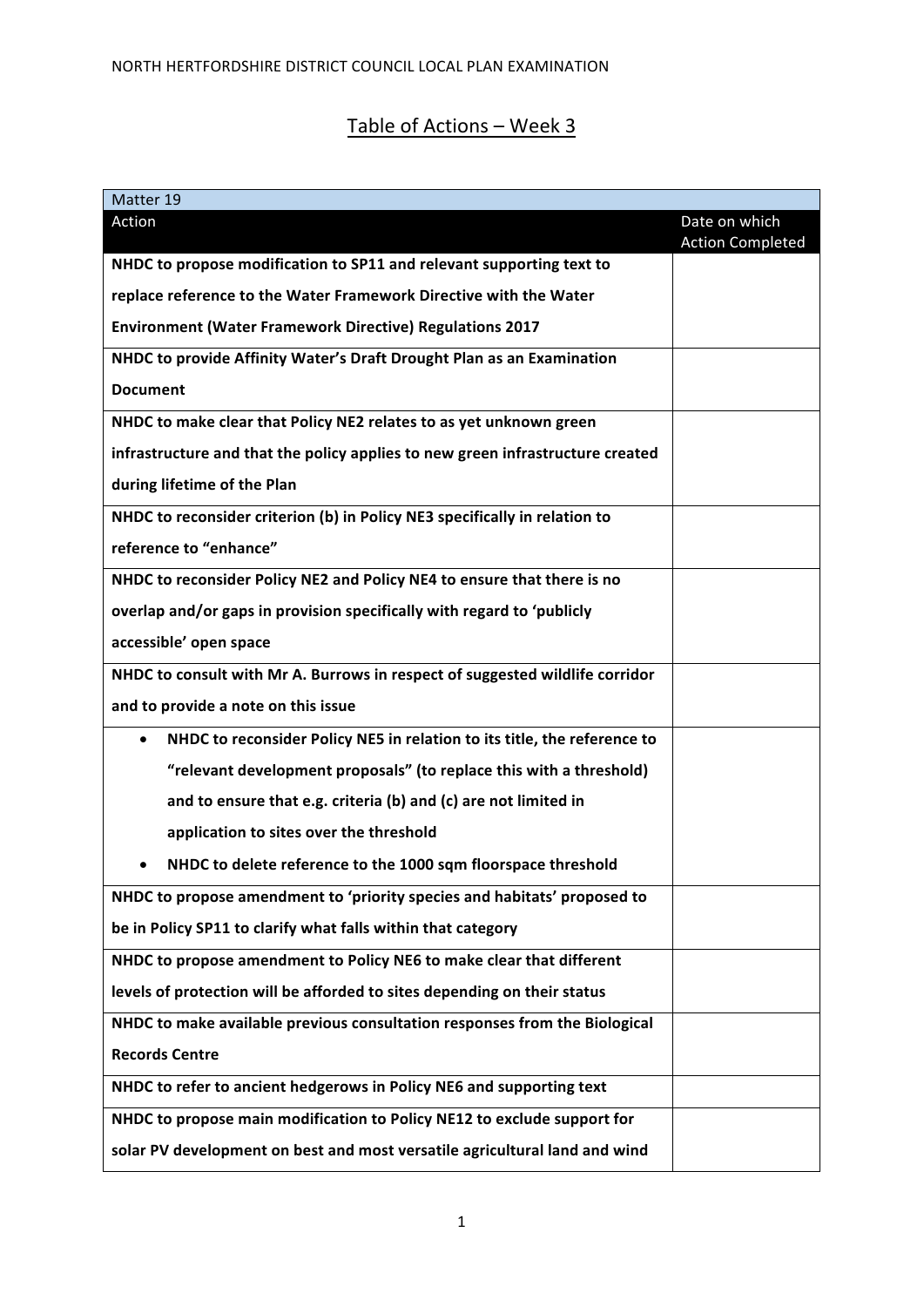| Matter 19                                                                    |                         |
|------------------------------------------------------------------------------|-------------------------|
| Action                                                                       | Date on which           |
|                                                                              | <b>Action Completed</b> |
| energy development                                                           |                         |
| NHDC to propose amendment to Policy NE8(a) to include reference to           |                         |
| technical feasibility, viability and whether solution appropriate in context |                         |
| NHDC to provide information from Environment Agency to justify 8m buffer     |                         |
| in Policy NE9                                                                |                         |
| NHDC to propose amendment to supporting text to Policy NE9 to clarify        |                         |
| meaning of designated main river and ordinary watercourses                   |                         |
| NHDC to propose amendments to Policy NE10 and relevant supporting text to    |                         |
| refer to Water Framework Regulations as oppose to Directive                  |                         |

| Matter 20                                                                    |                         |
|------------------------------------------------------------------------------|-------------------------|
| Action                                                                       | Date on which           |
|                                                                              | <b>Action Completed</b> |
| NHDC to propose amendment to original proposed amendment to Policy           |                         |
| SP13 to read "the more importantthe greater the weight that will be          |                         |
| given"                                                                       |                         |
| NHDC to remove "mitigation" from " necessary mitigation measures" in         |                         |
| Policy HE1(iii)                                                              |                         |
| NHDC to propose amendment to design policy to ensure LGC design              |                         |
| principles are adhered to. Design principles to be appended to Plan          |                         |
| NHDC to propose main modifications to Policy HE3 to remove reference to      |                         |
| "public benefits", set out what is meant by local heritage assets (i.e. non- |                         |
| designated) and to ensure that paragraph 135 NPPF is properly reflected      |                         |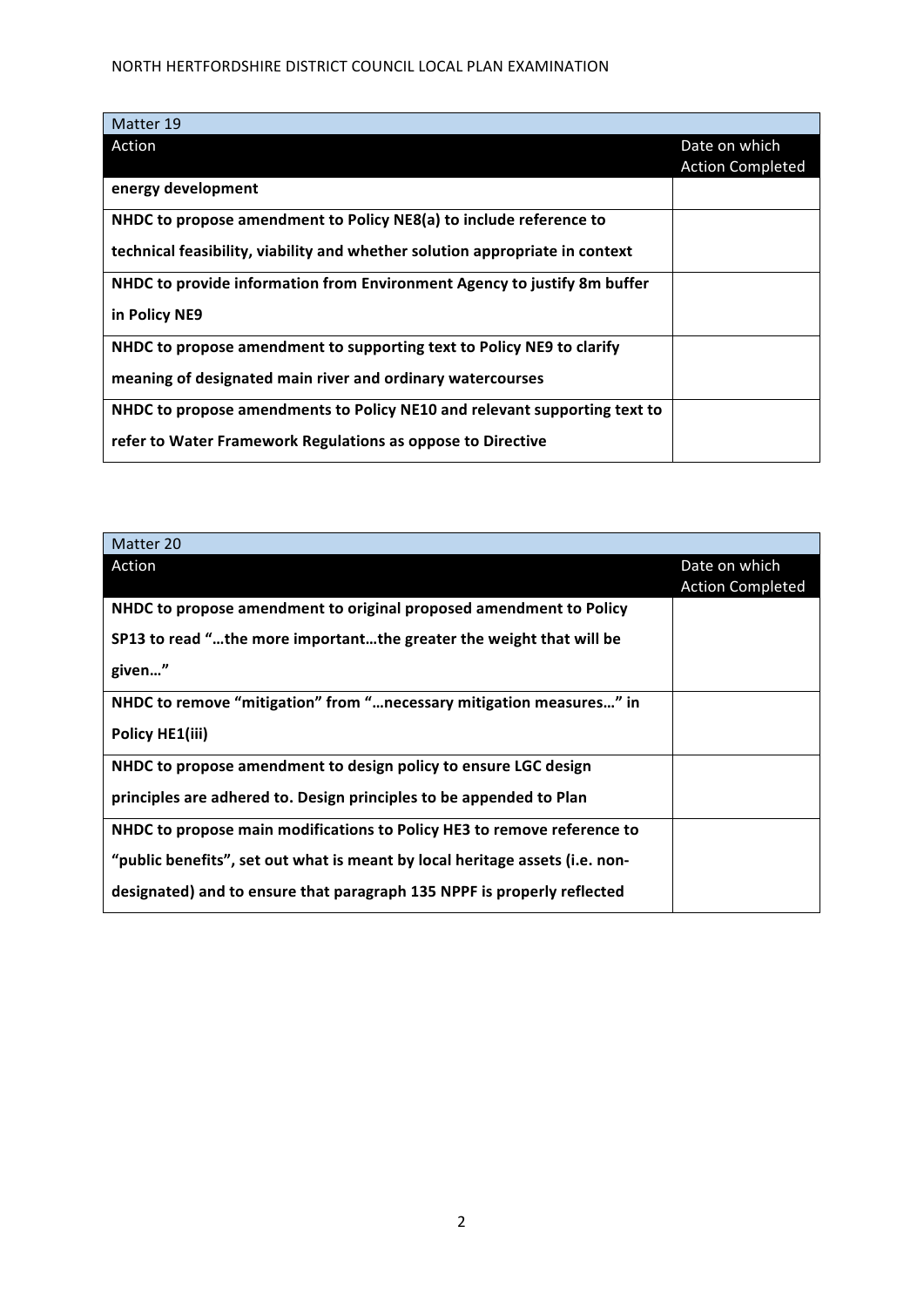| Matter 15                                                                       |                         |
|---------------------------------------------------------------------------------|-------------------------|
| Action                                                                          | Date on which           |
| NHDC to replace reference at paragraph 4.56 of the explanatory text to          | <b>Action Completed</b> |
| 'national guidance' with 'national policy'                                      |                         |
| NHDC to propose amendment to Policy SP5(d) to add reference to "through         |                         |
| the application of our detailed policies" or similar                            |                         |
| NHDC to amend references to proposals map throughout the Plan to 'policies      |                         |
| map'                                                                            |                         |
| NHDC to propose amendments to Policy CGB1(a) and (b) such that they are         |                         |
| consistent with Policy SP2                                                      |                         |
| NHDC to amend references to the description of the rural area beyond the GB     |                         |
| such that it is not limited to rural areas to the east (see e.g. paragraph 6.1) |                         |
| NHDC to propose amendments to Policy CGB2 as follows:                           |                         |
| Remove bullet point relating to Category C settlements<br>$\bullet$             |                         |
| Add wording such as "Development permitted under SP2 will also<br>$\bullet$     |                         |
| need to meet the criteria set out above".                                       |                         |
| Add wording to make clear that exception sites in the GB need to                |                         |
| meet the NPPF test of VSC                                                       |                         |
| NHDC to generally reconsider Policy CGB2 in light of paragraph 89 NPPF and      |                         |
| to consider whether the policy needs to be split to relate to GB and rural      |                         |
| areas separately                                                                |                         |
| NHDC to consider amendment to Policy CGB3 to include provision for new          |                         |
| homes to support rural businesses on a temporary basis and to make clear        |                         |
| where policy applies and in what circumstances                                  |                         |
| NHDC to consider recasting Policy CGB4 to separate out conversions and          |                         |
| extensions as well as GB and rural area beyond the GB                           |                         |
| NHDC to amend policies map in respect of urban open land                        |                         |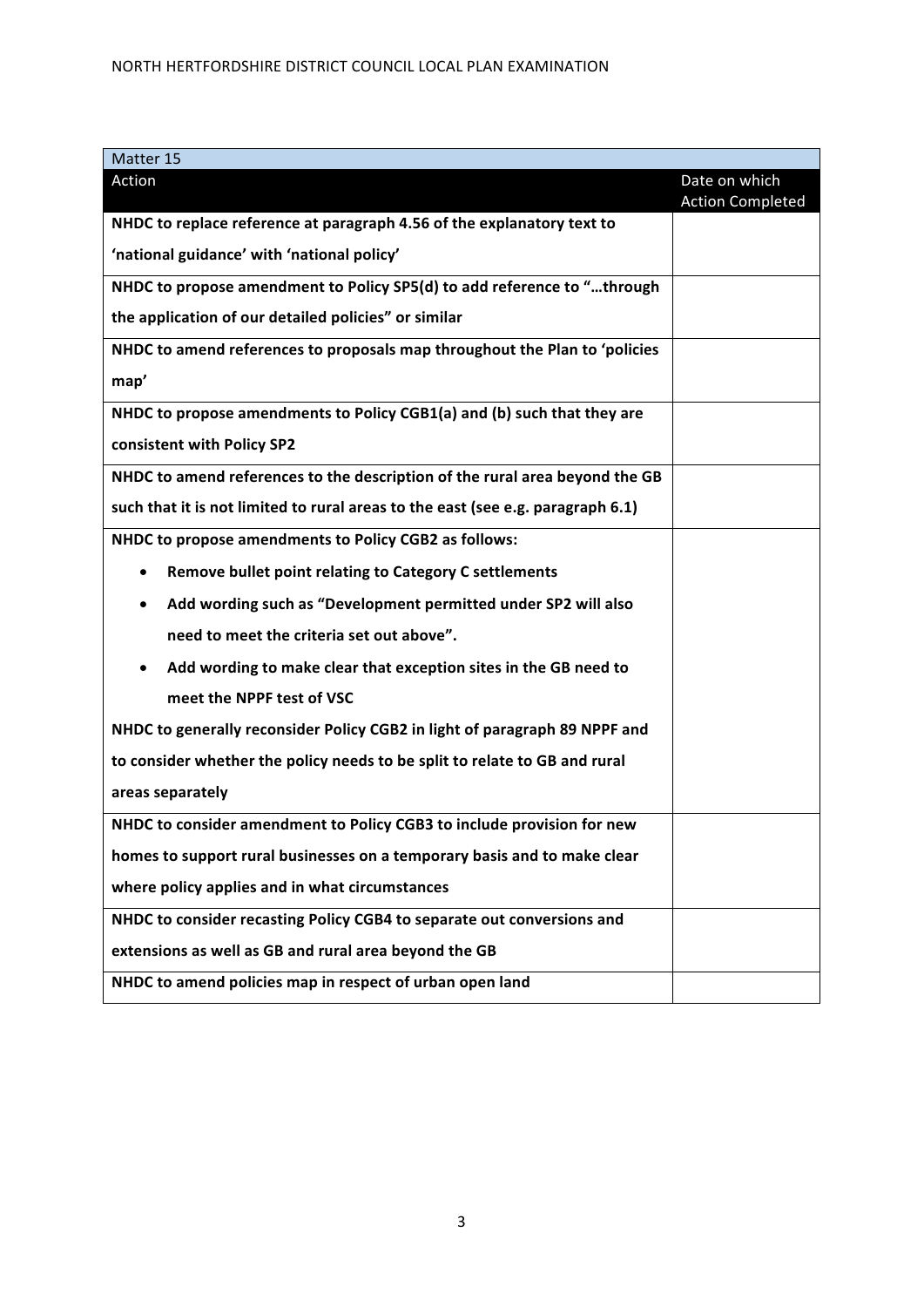| Action                                                                          | Date on which<br><b>Action Completed</b> |
|---------------------------------------------------------------------------------|------------------------------------------|
| NHDC to amend Policy SP9(c) to make it clear that regard will be had to the     |                                          |
| Design SPD rather than elevating the SPD to development plan status             |                                          |
| NHDC to amend SP9 and/or D1 to include more specific reference to the           |                                          |
| water efficiency standard sought by the Council                                 |                                          |
| NHDC to provide list of policies that give rise to viability issues and whether |                                          |
| or not those policies have been taken into account by the viability appraisals  |                                          |
| NHDC to provide note in relation to safeguarded areas relating to               |                                          |
| aerodromes, specifically:                                                       |                                          |
| What are the statutory requirements with which NHDC must comply<br>$\bullet$    |                                          |
| in respect of Luton airport?                                                    |                                          |
| Has NHDC complied with those requirements?                                      |                                          |
| What is the position in relation to SuDs in relation to safeguarded             |                                          |
| areas?                                                                          |                                          |
| NHDC to provide note setting outs it justification for the application of       |                                          |
| optional house size standards                                                   |                                          |
| NHDC to propose amendments to Policy D2 as main modification as follows:        |                                          |
| Delete criterion (b)                                                            |                                          |
| Add reference to 'roof type' under criterion (a)                                |                                          |
| Reconsider criterion (c) to improve punctuation, explain what is                |                                          |
| meant by the 'direction the house faces' and the 'levels' of adjoining          |                                          |
| properties                                                                      |                                          |
| Delete criterion (d) and instead include reference to spacing between           |                                          |
| buildings in general catch all regarding the character of the                   |                                          |
| streetscene (as to which see below)                                             |                                          |
| Amend policy to refer to character and appearance at (d), (e) and (f)           |                                          |
| Make clear at end of policy that it does not matter whether it is               |                                          |
| extension etc, it must be in keeping with the character of the                  |                                          |
| streetscene as a catch all                                                      |                                          |
| Amend criterion (e) to the "proposal does not harm the character"               |                                          |
| NHDC to prepare air quality note including information relating to monitoring   |                                          |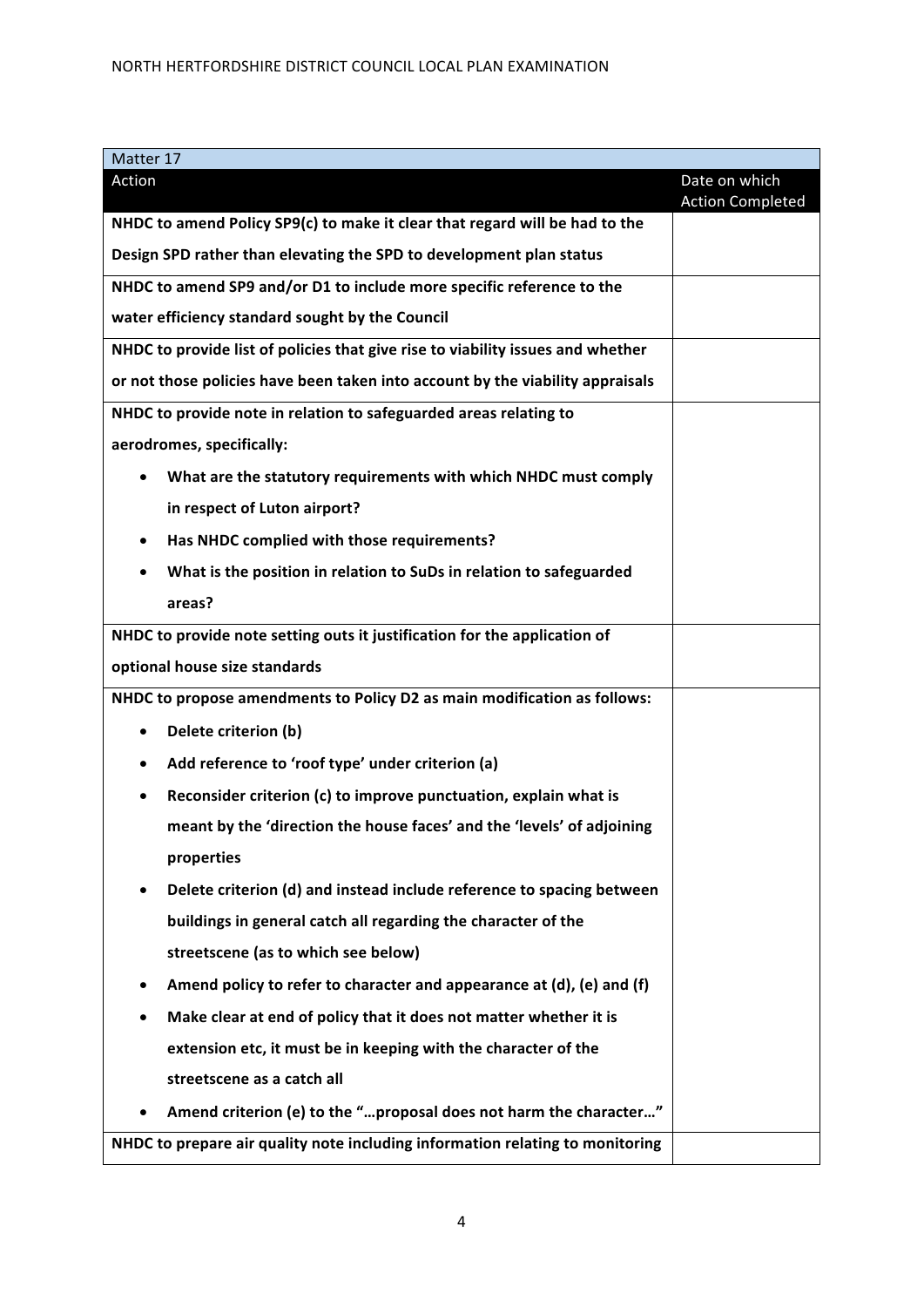| Matter 17                                                                      |                         |
|--------------------------------------------------------------------------------|-------------------------|
| Action                                                                         | Date on which           |
|                                                                                | <b>Action Completed</b> |
| data for first week of January prior to reserve air quality session            |                         |
| NHDC to propose main modification to Policy D4 to include sentence referring   |                         |
| to the fact that a proposal for development that would give rise to an adverse |                         |
| impact in terms of air quality may attract refusal                             |                         |